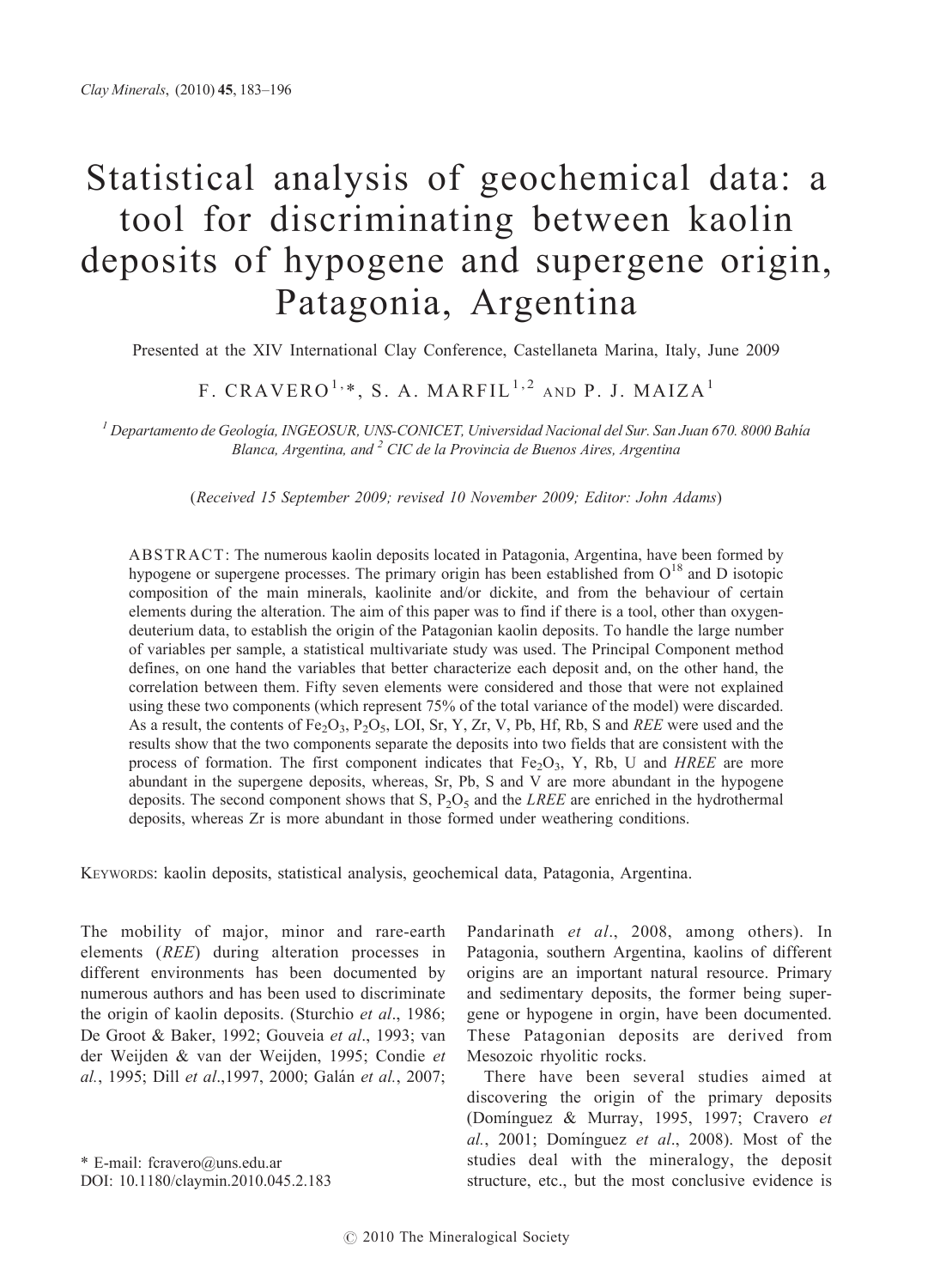based on oxygen-deuterium isotopic data. Each type of deposit has been studied separately. All the published and unpublished geochemical data (which largely belong to the aforementioned authors) have been gathered in order to make a comprehensive study. Because of the large amount of data, a statistical method was chosen to prove if the primary origin of these deposits can be discriminated from the behaviour of certain elements. Because of the large amount of data a multivariate statistical method, Principal Components Analysis (ACP), was used to determine which elements better characterize the deposits. ACP is a statistical technique which permits a reduction in the number of variables to a smaller number, losing as little information as possible.

No references exist in the literature about statistical methods used the way we are proposing here. The Principal Component method has been used, on the other hand, to correlate the properties of a clay with its mineralogical and chemical composition (Galán et al., 1998).

### GEOLOGICAL SETTING

The kaolin deposits examined in this study are located in four areas of Patagonia (Fig. 1), the Blanquita and Equivocada mines in the Province of Rı´o Negro, the Estrella Gaucha mine and River Valley deposits in the Province of Chubut, and Lote 8 and Cerro Rubio in the Province of Santa Cruz. The Blanquita and Equivocada mines are situated 30 km SE of Los Menucos. The mineralized zone is distributed along a belt 5 to 8 km wide and 20 km long with an approximate area of  $110 \text{ km}^2$ . Kaolinite deposits are enclosed in rhyolitic tuffs of the Sierra Colorada Formation, Triassic to Middle Jurassic in age. The Blanquita mine is characterized by the presence of kaolinite and alunite with scarce dickite and pyrophyllite, whereas in the Equivocada mine, kaolinite is associated with dickite and traces of alunite (without pyrophyllite) (Marfil et al., 2005).

The Estrella Gaucha deposit is located in western Chubut Province, 70 km from Alto Rio Senguer and was formed from the alteration of rhyolitic tuffs of the Lower Cretaceous Payaniyeu Formation. The mineralogy consists mainly of dickite with rare alunite and variable amounts of quartz distributed in four alteration zones, from a silicified upper zone, grading downwards to an alunite zone, then a kaolinized zone and, finally, a sericite-chlorite

zone. The study focused on the kaolinized zone (Maiza et al., 2009)

The Chubut River Valley deposits and those of the Santa Cruz province are developed on Jurassic volcanic rocks which are predominantly rhyolitic and form one of the world's most voluminous silicic provinces (Pankhurst & Rapela, 1995). It is called Chon-Aike Province (Pankhurst et al., 1998), which ranges in age from Early Jurassic to Early Cretaceous. This province comprises several formations that, depending on the geographical locality, receive different names (Marifil and Chon-Aike, among others). In Chubut, the deposits were formed on the Marifil Formation (Malvicini & Llambias, 1974) and are found along the Chubut River in an area of  $~60 \text{ km}^2$ . In Santa Cruz, the primary deposits came from the alteration of rhyolitic ash-fall tuffs and ignimbrites of the Chon-Aike Formation which formerly belonged to the Bahía Laura Group) (Domínguez & Murray, 1997; Cravero et al., 2001). In both the Marifil and Chon-Aike rocks, the kaolinized areas have a wide horizontal extension, limited thickness  $(8-12 \text{ m at most})$  and a downward decreasing degree of alteration. The mineralogical composition is quite simple kaolinite with minor halloysite  $\pm$  illite and relict quartz and feldspars (Dominguez & Murray, 1997; Cravero et al., 2001; Dominguez et al., 2008). The Equivocada and Blanquita mines and Estrella Gaucha are hypogene deposits, formed from hydrothermal waters (Marfil et al., 2005; Maiza et al., 2009), whereas the River Valley deposits and those in Santa Cruz Province were formed by meteoric waters in a supergene environment (Cravero et al., 1991). Table 1 synthesizes the geology and mineralogy of the deposits.

#### MATERIALS AND METHODS

The chemical analysis of 57 kaolin samples from the four locations was used: the data are from published papers dealing with the genesis of the deposits (Marfil et al., 2005; Maiza et al., 2009; Cravero et al., 2001; Dominguez et al., 2008) and from unpublished data provided by the senior author. The study was carried out on 31 major, minor and trace elements (Tables 2, 3 and 4) from the 57 samples.

Principal Components Analysis consists of a simplification of the structure of the variables, reducing their number while retaining as much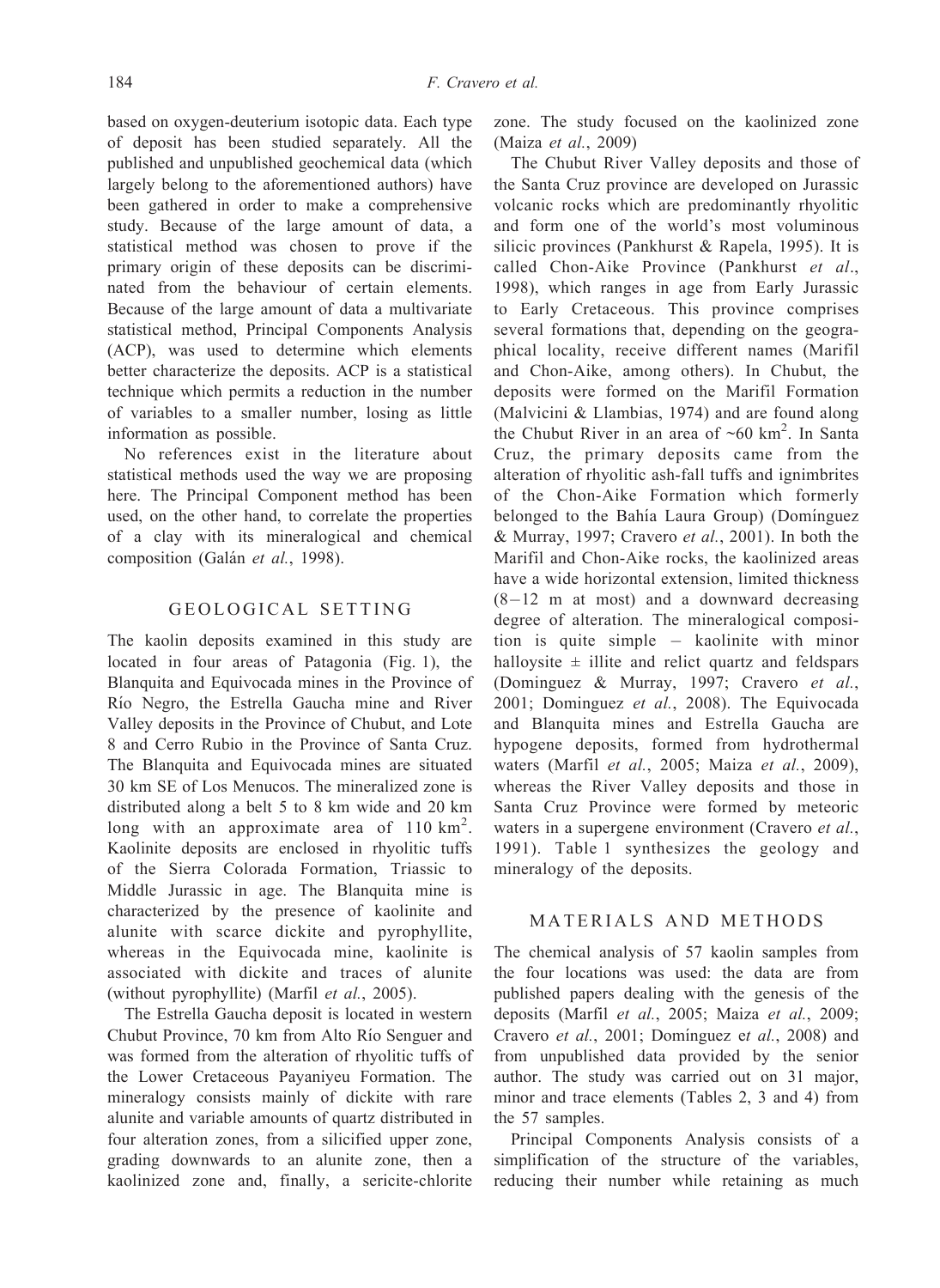

FIG. 1. Localization of the kaolin deposits in a sketch map of Patagonia (after Pankhurst et al., 1998).

information as possible. The new components are the result of a linear combination of the original variables and are mutually independent. This method is useful when a large degree of correlation exists between the variables, indicating that there is redundant information; therefore, a few components can explain the whole variability. In order to select the useful components, the first to be considered is one which comprises the greatest proportion of the original variability; the second should comprise the greatest variability not considered in the first component and so on.

An initial  $57 \times 31$  (samples  $\times$  variables) matrix was transformed in another matrix with a correlation of the variables. A correlation matrix was then used to impart the same weight to all variables, as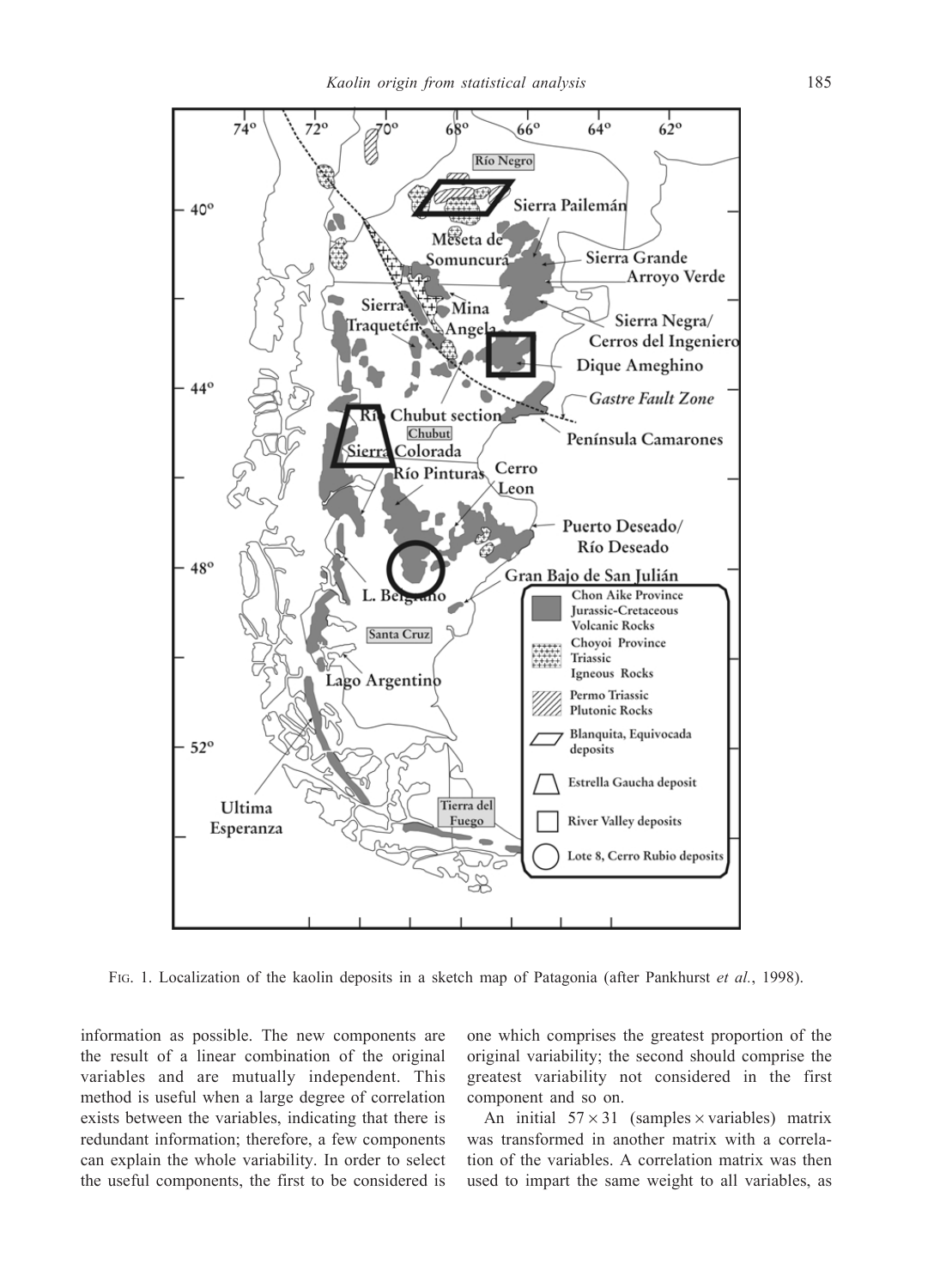| Deposit             | Sample ID | Host rocks      | Mineral<br>association                                   | Age                                 | Origin    |
|---------------------|-----------|-----------------|----------------------------------------------------------|-------------------------------------|-----------|
| Blanquita           | B         | Rhyolitic tuffs | Kaolinite***<br>Alunite **<br>Dickite*<br>Pyrophyllite * | Triassic to<br>Middle Jurassic      | Hypogene  |
| Equivocada          | E         | Rhyolitic tuffs | Kaolinite***<br>Alunite*<br>Dickite**                    | Triassic to<br>Middle Jurassic      | Hypogene  |
| Estrella Gaucha     | EG        | Rhyolitic tuffs | Dickite***<br>Alunite*                                   | Lower Cretaceous Hypogene           |           |
| Chubut River Valley | <b>CH</b> | Rhyolitic tuffs | Kaolinite***<br>Quartz-Fd**<br>Illite-halloysite*        | Lower Jurassic-<br>Lower Cretaceous | Supergene |
| Santa Cruz          | <b>SC</b> | Rhyolitic tuffs | Kaolinite ***<br>Ouartz-Fd**<br>Illite-halloysite*       | Lower Jurassic-<br>Lower Cretaceous | Supergene |

TABLE 1. Host-rock composition, alteration mineralogy, age and origin of the Patagonia kaolin deposits.

\*\*\* Abundant

\*\* Scarce

\* Very rare

the data had been obtained in two different units (% and ppm). Then each component was calculated as the algebraic addition of each correlation variable multiplied by each variable. Two types of plots are useful to visualize the data obtained. In a variable plot (Fig. 2), the length of the vector implies the



FIG. 2. Correlation of the variables in the first two components.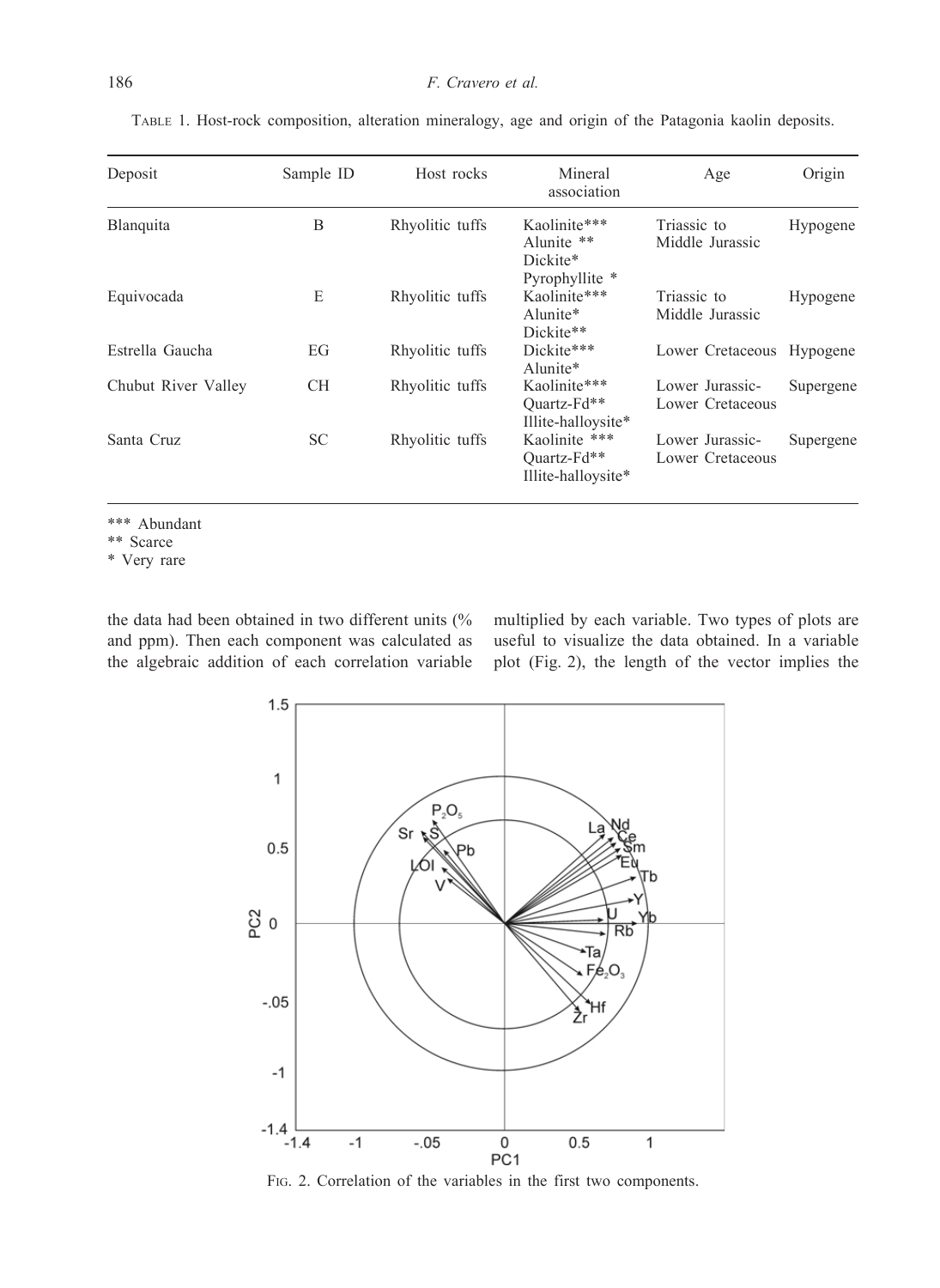Sample  $SiO_2$   $Al_2O_3$  Fe<sub>2</sub>O<sub>3</sub> MgO CaO Na<sub>2</sub>O K<sub>2</sub>O TiO<sub>2</sub> P<sub>2</sub>O<sub>5</sub> LOI SC1 55.49 26.83 2.53 0.18 0.23 0.21 0.09 0.60 0.04 12.84 SC2 76.84 12.03 1.48 0.18 0.23 0.32 0.33 0.16 0.04 8.71 SC3 66.29 17.67 1.93 0.18 0.25 0.48 0.1 0.45 0.02 10.8 SC4 67.78 19.09 1.08 0.09 0.03 1.30 0.14 0.44 0.02 10.76 SC5 59.43 25.05 1.27 0.05 0.05 0.41 0.04 0.38 0.03 11.84 SC6 64.63 20.72 1.16 0.22 0.18 0.51 0.07 0.47 0.02 10.94 SC7 73.23 14.22 1.06 0.09 0.06 0.71 7.47 0.16 0.03 2.60 SC8 62.07 27.41 0.36 0.07 0.09 0.04 0.22 0.22 0.03 10.48 SC9 56.84 26.56 0.25 0.01 0.03 0.39 7.81 0.14 0.06 6.80 SC10 65.51 17.74 2.71 0.71 0.55 0.36 1.26 0.27 0.02 10.74 CH1 74.71 15.51 1.34 0.17 0.12 0.13 1.09 0.23 0.02 5.98 CH2 72.31 16.22 1.51 0.04 0.05 0.73 2.54 0.22 0.03 5.89 CH3 73.56 15.92 1.46 0.06 0.14 0.58 0.29 0.22 0.02 7.40 CH4 77.48 15.08 0.59 0.09 0.10 0.01 0.61 0.16 0.03 5.93 CH5 71.21 18.69 1.27 0.20 0.14 0.01 1.32 0.36 0.03 6.92 CH6 63.88 21.84 1.42 0.36 0.28 0.12 2.69 0.339 0.06 8.51 CH7 67.66 20.66 0.83 0.26 0.33 0.10 0.29 0.410 0.05 9.20 E1 45.36 40.17 0.10 0.08 0.06 0.09 0.00 0.017 0.35 14.21 E2 50.22 35.90 0.22 0.00 0.05 0.03 0.06 0.237 0.37 13.08 E3 55.94 32.05 0.03 0.00 0.06 0.02 0.04 0.318 0.31 11.37 E4 60.56 27.71 0.07 0.00 0.06 0.05 0.18 0.308 0.46 10.70 E5 76.44 16.13 0.18 0.02 0.05 0.03 0.01 0.578 0.21 6.45 E6 69.19 21.72 0.17 0.02 0.05 0.03 0.03 0.494 0.17 8.35 E7 70.76 20.82 0.15 0.01 0.06 0.02 0.01 0.575 0.07 7.89 E8 51.86 34.52 0.09 0.00 0.06 0.02 0.06 0.289 0.26 12.76 E9 52.06 33.98 0.12 0.00 0.12 0.02 0.06 0.171 0.52 12.93 E10 76.25 16.87 0.24 0.02 0.06 0.00 0.04 0.524 0.21 6.18 E11 60.34 31.49 0.02 0.02 0.18 0.00 0.09 0.381 0.20 5.98 E12 71.81 16.04 0.04 0.00 0.03 0.00 0.06 0.564 0.14 11.47 E13 46.75 39.07 0.04 0.02 0.05 0.02 0.01 0.013 0.01 14.15 B1 55.23 22.56 0.73 0.16 6.28 0.23 0.08 0.118 0.23 13.48 B2 56.84 24.38 0.66 0.08 4.85 0.19 0.05 0.055 0.28 12.84 B3 66.55 23.15 0.40 0.05 0.29 0.19 0.02 0.097 0.25 9.38 B4 63.60 26.10 0.18 0.04 0.11 0.15 0.03 0.202 0.08 9.87 B5 70.69 20.15 0.17 0.02 0.08 0.23 0.02 0.225 0.12 8.09 B6 73.43 18.44 0.26 0.04 0.08 0.26 0.07 0.201 0.07 7.32 B7 72.32 18.51 0.32 0.08 0.19 0.32 0.12 0.201 0.09 7.58 B8 46.28 37.21 0.43 0.04 0.11 0.17 0.08 0.081 0.64 14.60 B9 58.24 29.46 0.25 0.15 0.12 0.17 0.06 0.205 0.33 11.48 B10 73.92 16.76 0.80 0.03 0.70 0.17 0.06 0.230 0.17 7.24 B11 60.29 28.37 0.11 0.03 0.07 0.09 0.04 0.103 0.18 10.99 B12 84.78 10.84 0.14 0.01 0.04 0.06 0.01 0.247 0.10 4.22 B13 79.53 14.40 0.11 0.00 0.04 0.05 0.01 0.237 0.12 5.59 B14 82.86 11.14 0.13 0.00 0.02 0.05 0.03 0.235 0.05 4.51 B15 63.46 25.86 0.06 0.03 0.09 0.19 0.08 0.212 0.27 10.01 B16 65.37 24.98 0.07 0.01 0.06 0.06 0.10 0.125 0.17 9.26 B17 56.60 31.36 0.11 0.03 0.06 0.07 0.03 0.051 0.24 11.91 B18 61.42 27.28 0.11 0.00 0.04 0.00 0.12 0.150 0.24 10.79 EG1 46.09 38.59 0 0.01 0.03 0.02 0.02 0.154 0.07 14.18 EG2 44.79 37.76 0.07 0.06 0.12 0.09 0.005 1.078 0.21 14.92 EG3 44.74 38.12 0.04 0.06 0.14 0.1 0.04 0.521 0.28 15.13 EG4 44.5 38.34 0.01 0.05 0.13 0.09 0.03 0.176 0.48 15 EG5 44.78 38.05 0.01 0.04 0.05 0.07 0.005 0.795 0.21 14.64 EG6 69.06 20.94 0.07 0.05 0.04 0.07 0.005 0.338 0.12 8.49 EG7 50.37 34.60 0.03 0.05 0.06 0.07 0.07 0.127 0.2 13.6 EG8 68.1 21.70 0.02 0.05 0.06 0.06 0.02 0.769 0.12 8.86 EG9 44.93 37.51 0.24 0.05 0.19 0.07 0.005 0.316 0.56 14.88

TABLE 2. Chemical analysis of major elements on whole-rock samples from kaolin deposits (wt.% ).

Ref.:  $SC =$  Santa Cruz deposits,  $CH =$  Chubut River Valley deposits,  $B =$  Blanquita mine,  $E =$  Equivocada mine (Río Negro deposits),  $EG =$  Estrella Gaucha deposit.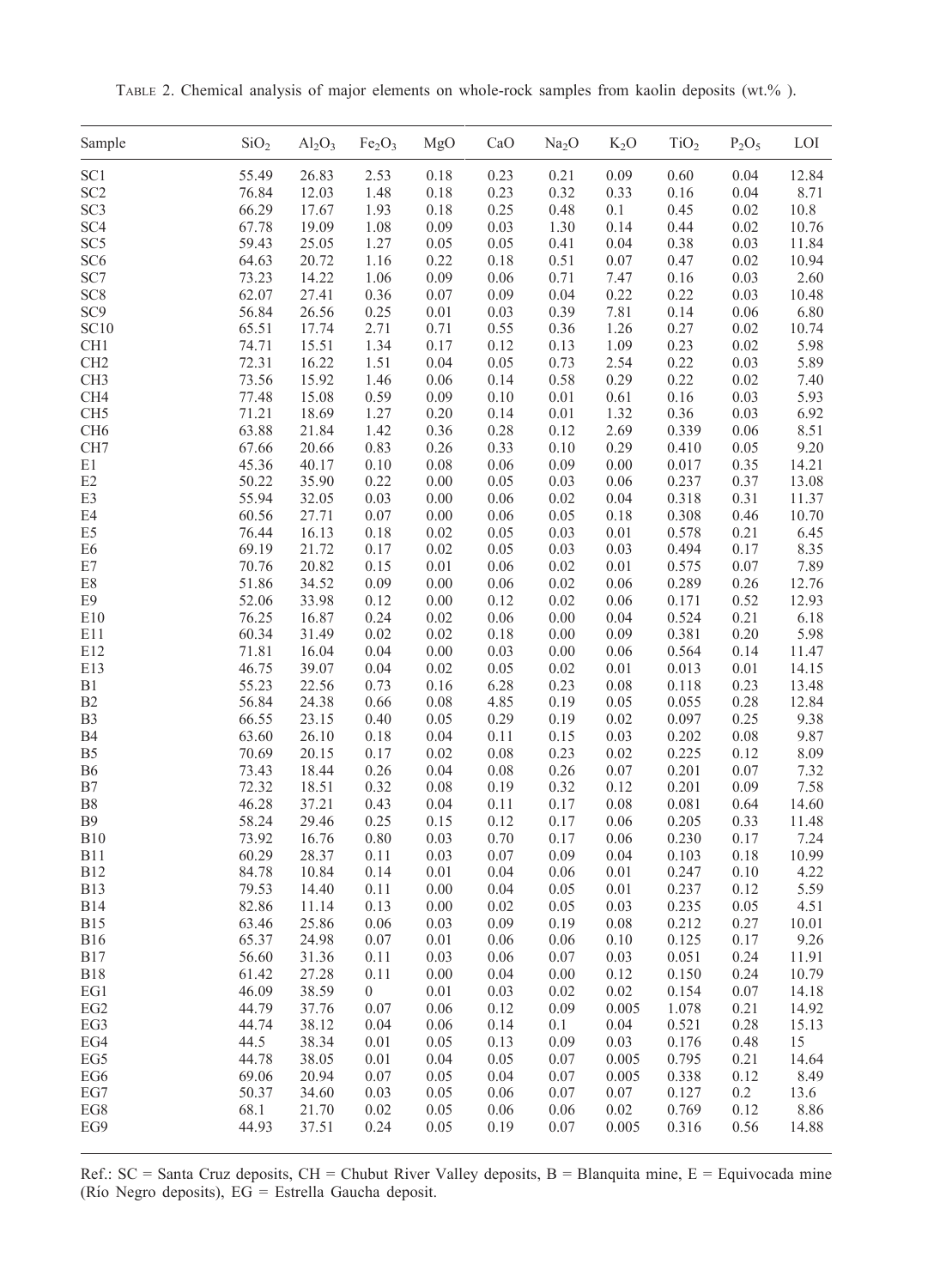TABLE 3. Chemical analysis of minor and trace elements (ppm).

| Sample          | Ba   | Sr   | Zr  | V   | Nb   | Pb              | Zn               | S                | As               | Cr               | Rb               | Sc             | Th      |
|-----------------|------|------|-----|-----|------|-----------------|------------------|------------------|------------------|------------------|------------------|----------------|---------|
| SC <sub>1</sub> | 14   | 22   | 322 | 32  | 14.0 | 18              | 14               | 115              | 3                | $\tau$           | 18               | 19.0           | 11.2    |
| SC <sub>2</sub> | 210  | 31   | 104 | 7   | 6.0  | 9               | 23               | 25               | 1                | 1                | 32               | 6.7            | 17.5    |
| SC <sub>3</sub> | 26   | 26   | 314 | 33  | 18.0 | 30              | 15               | 25               | $\mathbf{1}$     | 9                | 16               | 18.9           | 30.9    |
| SC <sub>4</sub> | 37   | 6    | 222 | 106 | 11.0 | 10              | 8                | 730              | 3                | 12               | 10               | 18.0           | 12.7    |
| SC <sub>5</sub> | 18   | 10   | 284 | 50  | 18.0 | 9               | 5                | 25               | 1                | 1                | 7                | 16.1           | 12.7    |
| SC <sub>6</sub> | 17   | 18   | 240 | 130 | 14.0 | 11              | 8                | 185              | 9                | 11               | 7                | 17.1           | 18.0    |
| SC7             | 1160 | 34   | 119 | 6   | 12.0 | 38              | 115              | 25               | 7                | $\boldsymbol{0}$ | 362              | 4.5            | 18.6    |
| SC <sub>8</sub> | 18   | 9    | 114 | 24  | 10.0 | 28              | 17               | 25               | 3                | 0.5              | 17               | 11.1           | 16.4    |
| SC <sub>9</sub> | 343  | 15   | 230 | 33  | 20.0 | 12              | 8                | 25               | 6                | 1                | 270              | 22.7           | 39.6    |
| SC10            | 418  | 68   | 144 | 26  | 9.0  | 27              | 131              | 55               | 6                | 1                | 125              | 4.8            | 20.2    |
| CH <sub>1</sub> | 70   | 11   | 262 | 11  | 0.0  | 20.0            | 50.0             | 180              | 3                | 6                | 133              | 5              | 31      |
| CH <sub>2</sub> | 168  | 9    | 160 | 34  |      | 23.0            | 32.0             | 430              | 9                | 3                | 94               | 4              | 34      |
|                 |      |      |     |     | 0.0  |                 |                  |                  |                  |                  |                  |                |         |
| CH <sub>3</sub> | 23   | 11   | 170 | 46  | 0.0  | 33.0            | 23.0             | 440              | 10               | 3                | 18               | 5              | 30      |
| CH <sub>4</sub> | 40   | 10   | 160 | 22  | 10.0 | 12.0            | 21.0             | 150              | 4                | 19               | 64               | 5              | 41      |
| CH <sub>5</sub> | 13   | 10   | 327 | 70  | 13.0 | 11.0            | 49.0             | 110              | 8                | 14               | 90               | 8              | 34      |
| CH <sub>6</sub> | 192  | 24   | 122 | 57  | 18.9 | 63              | 73               | $\boldsymbol{0}$ | 9                | $\boldsymbol{0}$ | 119              | 7              | 29.2    |
| CH <sub>7</sub> | 93   | 34   | 126 | 113 | 21.5 | 35              | 64               | $\boldsymbol{0}$ | $\mathbf{0}$     | $\boldsymbol{0}$ | 46               | 9              | 25.4    |
| E1              | 481  | 3360 | 17  | 75  | 4.3  | 1320            | $\boldsymbol{0}$ | 2100             | 44               | 28               | $\boldsymbol{0}$ | 3              | 2.6     |
| E <sub>2</sub>  | 567  | 3035 | 123 | 220 | 6.6  | 1600            | $\boldsymbol{0}$ | 1800             | 7                | 44               | $\boldsymbol{0}$ | 11             | 13.7    |
| E3              | 777  | 1695 | 129 | 161 | 6.7  | 1840            | $\boldsymbol{0}$ | 1600             | 11               | 32               | $\boldsymbol{0}$ | 8              | 9.0     |
| E4              | 1778 | 2433 | 93  | 120 | 13.1 | 1880            | $\boldsymbol{0}$ | 3600             | 10               | 34               | $\boldsymbol{0}$ | 4              | 13.0    |
| E <sub>5</sub>  | 724  | 1068 | 185 | 77  | 0.0  | 1360            | $\boldsymbol{0}$ | 1400             | 12               | 90               | $\boldsymbol{0}$ | 6              | 15.3    |
| E <sub>6</sub>  | 229  | 762  | 163 | 32  | 14.6 | 456             | $\boldsymbol{0}$ | 900              | 103              | 44               | $\boldsymbol{0}$ | 7              | 24.2    |
| E7              | 51   | 228  | 228 | 41  | 9.4  | 129             | $\mathbf{0}$     | 300              | 11               | 77               | $\boldsymbol{0}$ | 8              | 15.8    |
| E8              | 682  | 1566 | 115 | 24  | 2.8  | 1170            | $\boldsymbol{0}$ | 1400             | 107              | 46               | $\boldsymbol{0}$ | 5              | 10.6    |
| E9              | 1044 | 3154 | 87  | 21  | 12.0 | 1560            | $\boldsymbol{0}$ | 2500             | 52               | 25               | $\boldsymbol{0}$ | 5              | 16.2    |
| E10             | 347  | 1229 | 227 | 24  | 8.4  | 562             | $\mathbf{0}$     | 900              | 29               | $\boldsymbol{0}$ | $\mathbf{0}$     | 6              | 16.9    |
| E11             | 953  | 1066 | 132 | 113 | 13.1 | 1050            | $\boldsymbol{0}$ | 800              | 15               | $\boldsymbol{0}$ | $\boldsymbol{0}$ | 7              | 15.7    |
| E12             | 202  | 933  | 207 | 121 | 0.0  | 240             | $\boldsymbol{0}$ | 1200             | $\boldsymbol{0}$ | $\boldsymbol{0}$ | $\boldsymbol{0}$ | 5              | 12.4    |
| E13             | 58   | 25   | 22  | 110 | 4.4  | 33              | $\boldsymbol{0}$ | 300              | $\boldsymbol{0}$ | $\boldsymbol{0}$ | $\boldsymbol{0}$ | 3              | 1.5     |
| B1              | 9041 | 1300 | 47  | 274 | 3.9  | 1600            | $\boldsymbol{0}$ | 3400             | 213              | 55               | 4                | 7              | 34.3    |
| B <sub>2</sub>  | 488  | 1509 | 33  | 126 | 2.5  | 1420            | $\boldsymbol{0}$ | 1900             | 166              | 58               | $\boldsymbol{0}$ | 7              | 64.0    |
| B <sub>3</sub>  | 1067 | 1479 | 58  | 82  | 4.0  | 2680            | $\boldsymbol{0}$ | 1900             | 295              | 170              | 4                | 17             | 10.4    |
| <b>B4</b>       | 372  | 1441 | 87  | 48  | 8.3  | 556             | $\boldsymbol{0}$ | 1100             | 701              | 42               | $\boldsymbol{0}$ | 7              | 6.5     |
| B <sub>5</sub>  | 824  | 882  | 95  | 98  | 8.4  | 363             | $\boldsymbol{0}$ | 1100             | 181              | 142              | $\boldsymbol{0}$ | 7              | 6.8     |
| B6              | 180  | 1390 | 88  | 71  | 7.7  | 641             | $\boldsymbol{0}$ | 1100             | 624              | 74               | $\boldsymbol{0}$ | 8              | 6.8     |
| B7              | 214  | 1213 | 92  | 140 | 9.5  | 1910            | 175              | 1100             | 707              | 103              | $\boldsymbol{0}$ | 9              | 8.7     |
| <b>B8</b>       | 676  | 4457 | 52  | 249 | 3.0  | 3040            | $\boldsymbol{0}$ | 3400             | 650              | 56               | $\boldsymbol{0}$ | 10             | 14.0    |
| <b>B</b> 9      | 1010 | 1929 | 79  | 76  | 9.2  | 2150            | $\boldsymbol{0}$ | 1900             | 585              | 88               | $\boldsymbol{0}$ | 7              | 21.1    |
| <b>B10</b>      | 714  | 1293 | 91  | 100 | 8.6  |                 | $\boldsymbol{0}$ | 1600             | 172              | 93               | $\boldsymbol{0}$ | 5              | 15.5    |
|                 |      |      |     |     |      | 526             |                  |                  |                  |                  |                  |                |         |
| <b>B11</b>      | 203  | 2315 | 47  | 78  | 2.0  | 1590            | $\boldsymbol{0}$ | 1500             | 686              | 64               | $\boldsymbol{0}$ | 12             | 7.9     |
| <b>B12</b>      | 90   | 1083 | 105 | 43  | 6.0  | 770             | $\boldsymbol{0}$ | 500              | 293              | 145              | $\boldsymbol{0}$ | 7              | 7.2     |
| <b>B13</b>      | 265  | 1716 | 101 | 62  | 6.0  | 951             | $\boldsymbol{0}$ | 1000             | 503              | 93               | $\boldsymbol{0}$ | 8              | 7.4     |
| <b>B</b> 14     | 100  | 335  | 110 | 26  | 6.0  | 609             | $\boldsymbol{0}$ | 300              | 215              | 85               | $\boldsymbol{0}$ | 5              | 6.6     |
| <b>B15</b>      | 432  | 1603 | 90  | 122 | 9.0  | 3230            | $\boldsymbol{0}$ | 1500             | 243              | 113              | $\boldsymbol{0}$ | 12             | 6.5     |
| <b>B</b> 16     | 235  | 1023 | 65  | 72  | 3.0  | 1560            | $\boldsymbol{0}$ | 900              | 140              | 32               | $\mathbf{0}$     | 9              | 6.8     |
| <b>B17</b>      | 140  | 3009 | 34  | 118 | 0.0  | 1700            | $\boldsymbol{0}$ | 1400             | 445              | 33               | $\mathbf{0}$     | 12             | 14.3    |
| <b>B18</b>      | 485  | 1898 | 65  | 163 | 5.0  | 2960            | $\overline{0}$   | 2700             | 218              | $\overline{0}$   | $\boldsymbol{0}$ | 11             | 11.6    |
| EG1             | 72   | 447  | 27  | 454 | 0.5  | 2.5             | 15               | 300              | 2.5              | 10               | 1                | 2              | 1.7     |
| $_{\rm EG2}$    | 174  | 694  | 83  | 323 | 4.0  | 38              | 15               | 700              | 2.5              | 210              | 1                | 9              | 5.9     |
| EG3             | 303  | 1087 | 46  | 302 | 2.0  | 14              | 15               | 1000             | 2.5              | 80               | 1                | 6              | 5.8     |
| EG4             | 563  | 3334 | 28  | 272 | 0.5  | 17              | 15               | 2100             | 2.5              | 80               | 1                | 3              | 9.3     |
| EG5             | 517  | 1565 | 166 | 484 | 6.0  | 19              | 15               | 1000             | 2.5              | 80               | 1                | 11             | $7.0\,$ |
| EG6             | 174  | 1007 | 35  | 272 | 2.0  | $7\phantom{.0}$ | 15               | 700              | 2.5              | 10               | $\mathbf{1}$     | $\overline{c}$ | 3.7     |
| EG7             | 307  | 1525 | 110 | 129 | 5.0  | 21              | 15               | 1000             | 2.5              | 170              | 1                | 6              | 11.8    |
| EG8             | 121  | 760  | 133 | 102 | 6.0  | 12              | 15               | 600              | 2.5              | 20               | $\mathbf{1}$     | 7              | 5.0     |
| EG9             | 308  | 3845 | 100 | 228 | 5.0  | 22              | 30               | 3700             | 2.5              | 20               | $\mathbf{1}$     | 5              | 14.4    |
|                 |      |      |     |     |      |                 |                  |                  |                  |                  |                  |                |         |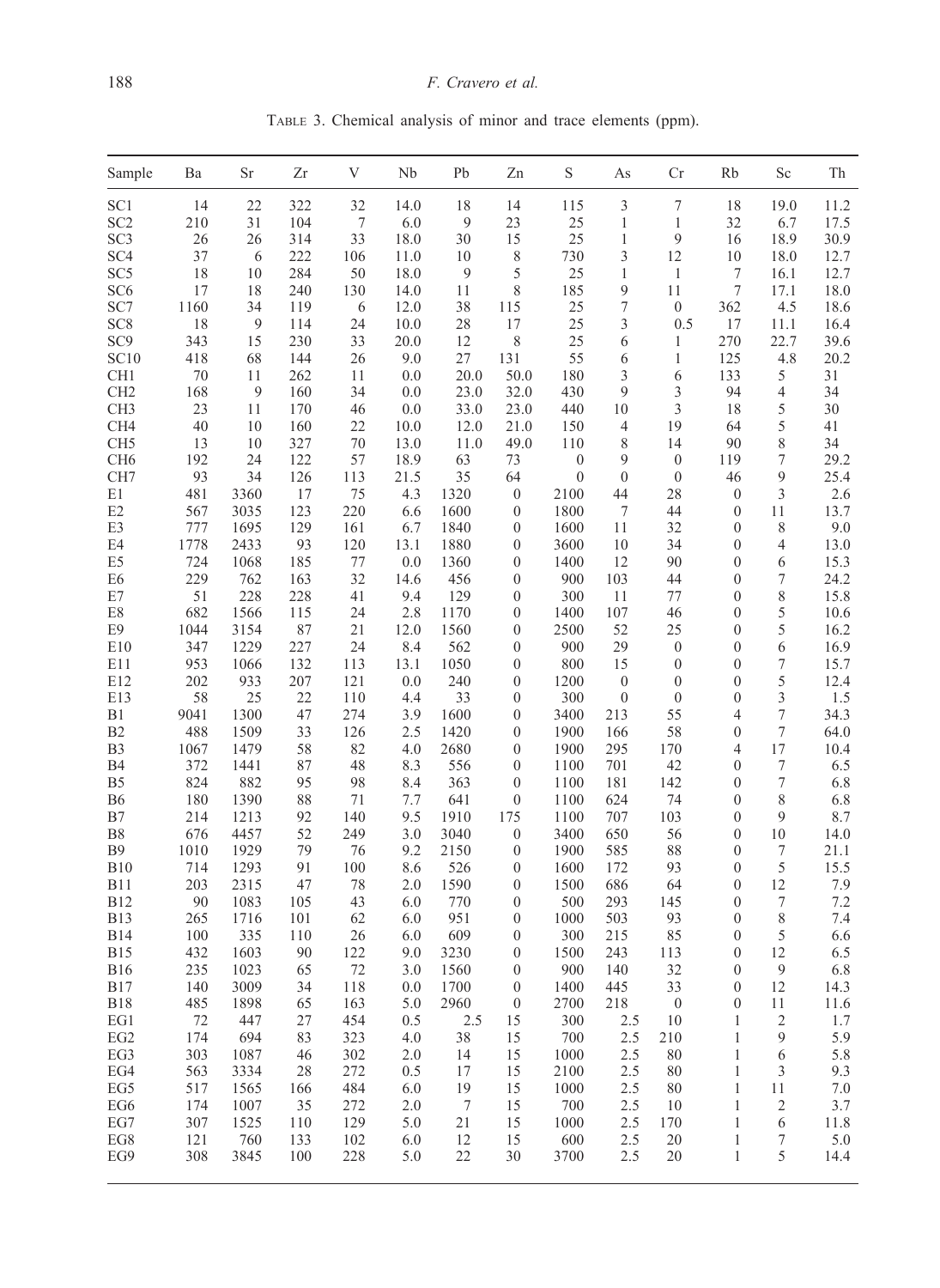TABLE 4. Chemical analysis of REE (ppm).

| Sample          | La           | Ce               | Nd             | Sm               | Eu               | Tb               | Yb               | ${\rm Lu}$       |
|-----------------|--------------|------------------|----------------|------------------|------------------|------------------|------------------|------------------|
| SC <sub>1</sub> | 2.5          | $\boldsymbol{7}$ | $\sqrt{2}$     | 0.4              | 0.3              | $\boldsymbol{0}$ | 0.8              | 0.13             |
| SC <sub>2</sub> | 66.0         | 133              | 57             | 10.8             | 2.5              | 1.1              | 1.8              | 0.25             |
| SC <sub>3</sub> | 18.5         | 58               | 17             | 3.4              | 0.9              | $\boldsymbol{0}$ | 1.6              | 0.25             |
| SC <sub>4</sub> | 3.3          | 10               | $\sqrt{2}$     | 0.8              | 0.3              | $\boldsymbol{0}$ | 1.3              | 0.18             |
| SC <sub>5</sub> | 10.2         | 33               | 10             | 1.9              | 0.8              | 0.6              | 1.6              | 0.23             |
| SC <sub>6</sub> | 2.9          | 10               | $\overline{c}$ | 0.9              | 0.4              | 0.6              | 3.6              | 0.50             |
| SC7             | 28.4         | 66               | 24             | 5.1              | 0.6              | 0.6              | 3.7              | 0.57             |
| SC <sub>8</sub> | 31.1         | 52               | 18             | 3.4              | 0.5              | $\boldsymbol{0}$ | 2.2              | 0.34             |
| SC <sub>9</sub> | 113          | 325              | 108            | 20.8             | 3.3              | 3.0              | 11.8             | 1.77             |
|                 |              |                  |                |                  |                  |                  |                  |                  |
| SC10            | 46.7         | 86               | 28             | 5.0              | 0.9              | 0.8              | 4.5              | 0.63             |
| CH1             | 46.4         | 78.0             | 35.0           | 5.2              | 0.6              | 0.8              | 3.9              | 0.6              |
| CH <sub>2</sub> | 66.7         | 96.0             | 47.0           | 7.8              | 1.0              | 0.9              | 3.1              | 0.5              |
| CH <sub>3</sub> | 73.4         | 123.0            | 55.0           | 8.4              | 0.9              | 1.3              | 3.6              | 0.5              |
| CH4             | 60.0         | 106.2            | 39.0           | 5.1              | 0.7              | 0.6              | 3.0              | 0.5              |
| CH <sub>5</sub> | 55.0         | 84.0             | 37.0           | 5.0              | 0.7              | 1.0              | 4.6              | 0.7              |
| CH <sub>6</sub> | 243          | 339              | $210\,$        | 37.2             | 4.96             | 3.3              | 5.8              | 0.77             |
| CH7             | 119          | 290              | 87.6           | 16.2             | 2.70             | 2.4              | 6.6              | 1.02             |
| E1              | 22.5         | 23.7             | 7.9            | 1.1              | $\boldsymbol{0}$ | $\boldsymbol{0}$ | $\boldsymbol{0}$ | $\boldsymbol{0}$ |
| E2              | 42.6         | 70.0             | 26.7           | 4.5              | 0.67             | 0.3              | 1.2              | 0.20             |
| E3              | 26.3         | 39.8             | 15.9           | 3.7              | 0.54             | 0.2              | 0.7              | 0.11             |
| E4              | 43.0         | 74.9             | 26.1           | 4.7              | 0.59             | 0.2              | 0.4              | 0.07             |
| E <sub>5</sub>  | 37.7         | 69.1             | 20.4           | 2.7              | 0.33             | 0.1              | 0.9              | 0.15             |
| E <sub>6</sub>  | 59.8         | 106              | 34.8           | 5.2              | 0.78             | 0.1              | 0.8              | 0.13             |
| E7              | 34.8         | 64.9             | 16.1           | $2.0\,$          | 0.28             | 0.1              | 1.0              | 0.17             |
| E8              | 28.3         | 49.9             | 15.3           | 2.3              | 0.30             | 0.1              | 0.5              | 0.08             |
| E9              | 49.6         | 95.6             | 31.7           | 4.6              | 0.67             | 0.2              | 0.6              | 0.08             |
| E10             | 44.3<br>59.2 | 79.0             | 22.0<br>42.1   | 3.6              | 0.55             | 0.2              | 1.1              | 0.18             |
| E11<br>E12      | 49.6         | 118<br>82.0      | 19.6           | 6.7<br>2.6       | 1.02<br>0.37     | 0.2<br>0.2       | 0.8<br>$0.8\,$   | 0.13<br>0.15     |
| E13             | 1.0          | 1.8              | 0.5            | $\boldsymbol{0}$ | 0.00             | $\boldsymbol{0}$ | $\boldsymbol{0}$ | $\boldsymbol{0}$ |
| B1              | 58.3         | 106.0            | 25.2           | 2.5              | 0.00             | 0.3              | 0.7              | 0.09             |
| B2              | 93.2         | 179.8            | 41.7           | 3.6              | 0.59             | 0.3              | 0.5              | 0.05             |
| B <sub>3</sub>  | 33.9         | 55.7             | 16.9           | 2.8              | 0.54             | 0.2              | 0.4              | 0.06             |
| <b>B4</b>       | 11.5         | 17.1             | 3.7            | 0.6              | 0.11             | 0.1              | 0.9              | 0.15             |
| B <sub>5</sub>  | 22.0         | 45.2             | 14.4           | 1.5              | 0.22             | 0.2              | 0.9              | 0.14             |
| <b>B6</b>       | 12.0         | 16.7             | 3.6            | 0.6              | 0.12             | 0.1              | 0.8              | 0.13             |
| B7              | 18.6         | 27.4             | 5.8            | 0.8              | 0.17             | 0.2              | 1.1              | 0.17             |
| B <sub>8</sub>  | 63.1         | 100.3            | 52.3           | 8.7              | 1.70             | 0.4              | 0.4              | 0.05             |
| <b>B</b> 9      | 90.8         | 225.4            | 116.1          | 14.7             | 1.95             | 0.5              | 0.8              | 0.11             |
| B10             | 36.7         | 63.7             | 15.1           | 1.3              | 0.20             | 0.2              | 1.0              | 0.15             |
| <b>B11</b>      | 20.0         | 40.5             | 14.1           | 2.1              | 0.39             | $\boldsymbol{0}$ | 0.4              | 0.06             |
| <b>B12</b>      | 17.6         | 33.6             | 10.5           | 1.4              | 0.24             | 0.1              | 0.6              | 0.11             |
| <b>B13</b>      | 16.1         | 24.2             | 6.2            | 1.0              | 0.16             | $\boldsymbol{0}$ | 0.6              | 0.10             |
| <b>B14</b>      | 8.9          | 13.0             | 3.2            | 0.5              | 0.09             | $\boldsymbol{0}$ | 0.6              | 0.1              |
| <b>B15</b>      | 25.6         | 31.2             | 8.4            | 1.6              | 0.32             | 0.1              | 0.6              | 0.09             |
| <b>B16</b>      | 30.7         | 48.9             | 16.4           | 2.3              | 0.38             | 0.1              | 0.5              | 0.07             |
| <b>B17</b>      | 44.6         | 50.2             | 9.1            | 1.3              | 0.26             | $0.1\,$          | 0.5              | 0.07             |
| <b>B18</b>      | 36.5         | 44.7             | 7.8            | 1.4              | 0.30             | 0.2              | 0.6              | 0.09             |
| EG1             | 5.5          | 9.8              | 2.8            | 0.4              | 0.08             | $\boldsymbol{0}$ | 0.2              | $\boldsymbol{0}$ |
| EG <sub>2</sub> | 43.5         | 76.4             | 23.3           | 2.6              | 0.71             | 0.3              | 0.7              | 0.11             |
| EG3             | 36.3         | 66.2             | 14.3           | 1.4              | 0.33             | 0.1              | 0.4              | 0.06             |
| EG4             | 58.3         | 108              | 25.5           | 2.2              | 0.43             | 0.1              | 0.2              | 0.04             |
| EG5             | 28.2         | 51.2             | 10.2           | 0.9              | 0.27             | 0.1              | 1.3              | 0.21             |
| EG6             | 15.8         | 31.4             | 8.4            | 0.8              | 0.17             | $\boldsymbol{0}$ | 0.2              | $\boldsymbol{0}$ |
| EG7             | 27.4         | 59.2             | 15.9           | 1.3              | 0.24             | 0.1              | 0.9              | 0.14             |
| EG8             | 11.8         | 21.1             | $\sqrt{5}$     | 0.5              | 0.11             | $\boldsymbol{0}$ | 0.9              | 0.15             |
| EG9             | 37.3         | 61               | 13             | 1.7              | 0.31             | 0.1              | 0.9              | 0.14             |
|                 |              |                  |                |                  |                  |                  |                  |                  |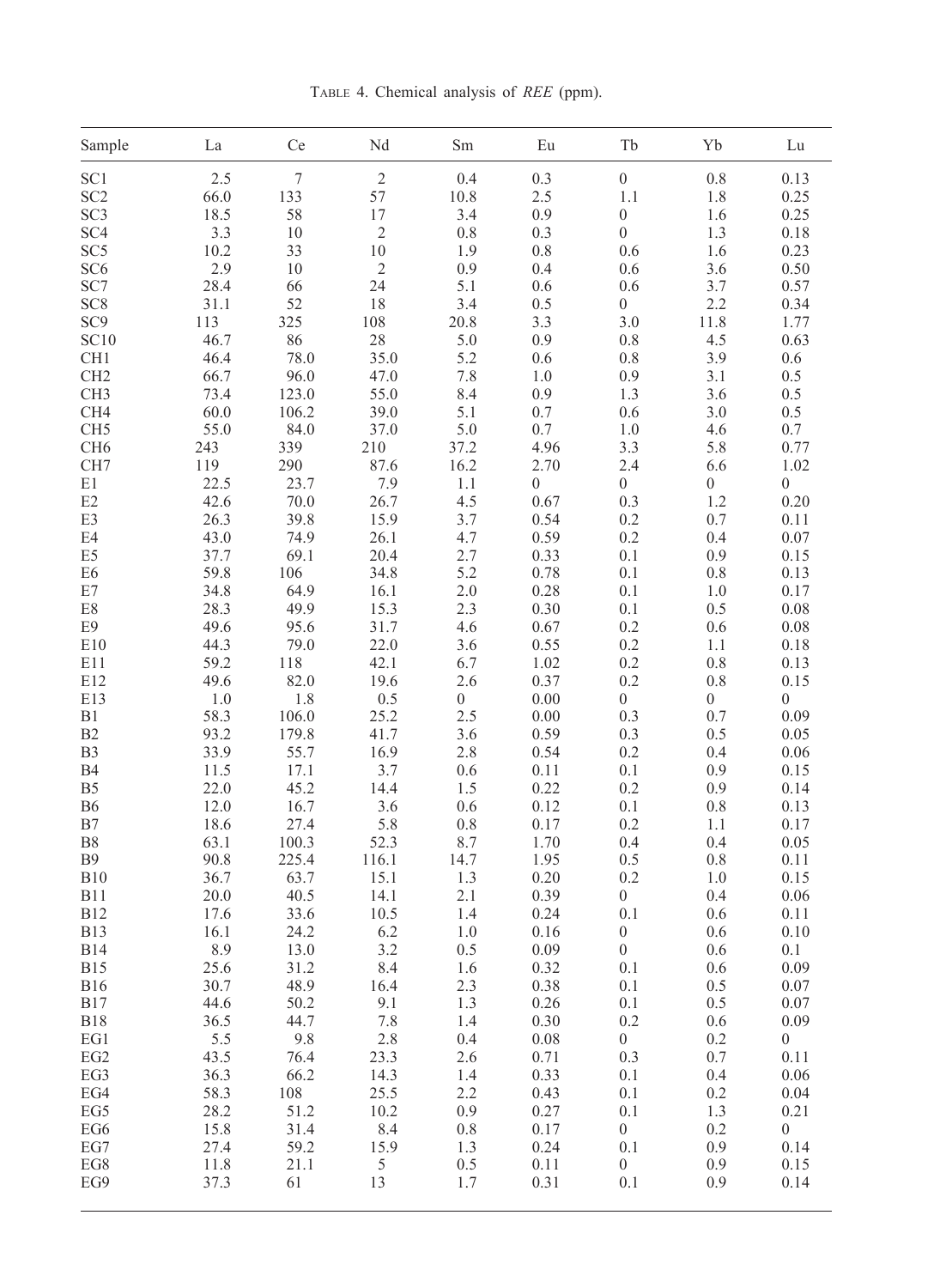

FIG. 3. PC1 (First Principal Component) and PC2 (Second Principal Component) plotted on a PCA score plot.

amount by which each variable loads on a component (maximum 1) and the angle between the variables indicate the degree of correlation between two variables, i.e. 90º means no correlation at all. In a PCA score plot (Fig. 3), each point represents the load that each sample has of PC1 and PC2.

#### RESULTS

After considering all the elements, those that were not explained in the first two components (which represent 75% of the total variance of the model) were discarded. Therefore, only the contents of  $Fe<sub>2</sub>O<sub>3</sub>$ ,  $P<sub>2</sub>O<sub>5</sub>$ , Sr, Y, Zr, V, Pb, Hf, Rb, S, REE and LOI were used because the other elements did not show any variability. The variance percentage associated with each Principal Component is shown in Table 5. The first three components

represent 75% of the total variance. Although S is represented in both first two components, it has been taken into account for discussion because of its geological relevance,

Table 6 shows that the first component is given by S, Y, Rb, U and REE (mainly HREE) vs. Pb, V, S and LOI, which represents 48% of the total variance of the model, showing that these elements are related. The second component is mostly given by the relation  $P_2O_5$ , Sr, S and LREE vs. Zr and Hf and represents 20% of the total variance. The third component is given by the V content and represents only 7% of the total variance. This small value led the authors to work only on the plot of the first two components, which have a large percentage of the reconstruction of each variable. The reconstruction percentages of each variable using the first two components are:  $Fe<sub>2</sub>O<sub>3</sub>$ , 44.57;  $P<sub>2</sub>O<sub>5</sub>$ , 75.75; LOI, 75.87; Sr, 78.94; Y, 84.92; Zr, 61.54; V, 68.44; Pb,

TABLE 5. Associated variance.

| Component no.                       |         |         |         |         |         |
|-------------------------------------|---------|---------|---------|---------|---------|
| Associated variance $(\% )$ 0.46946 | 0.67552 | 0.74853 | 0.81267 | 0.86277 | 0.90080 |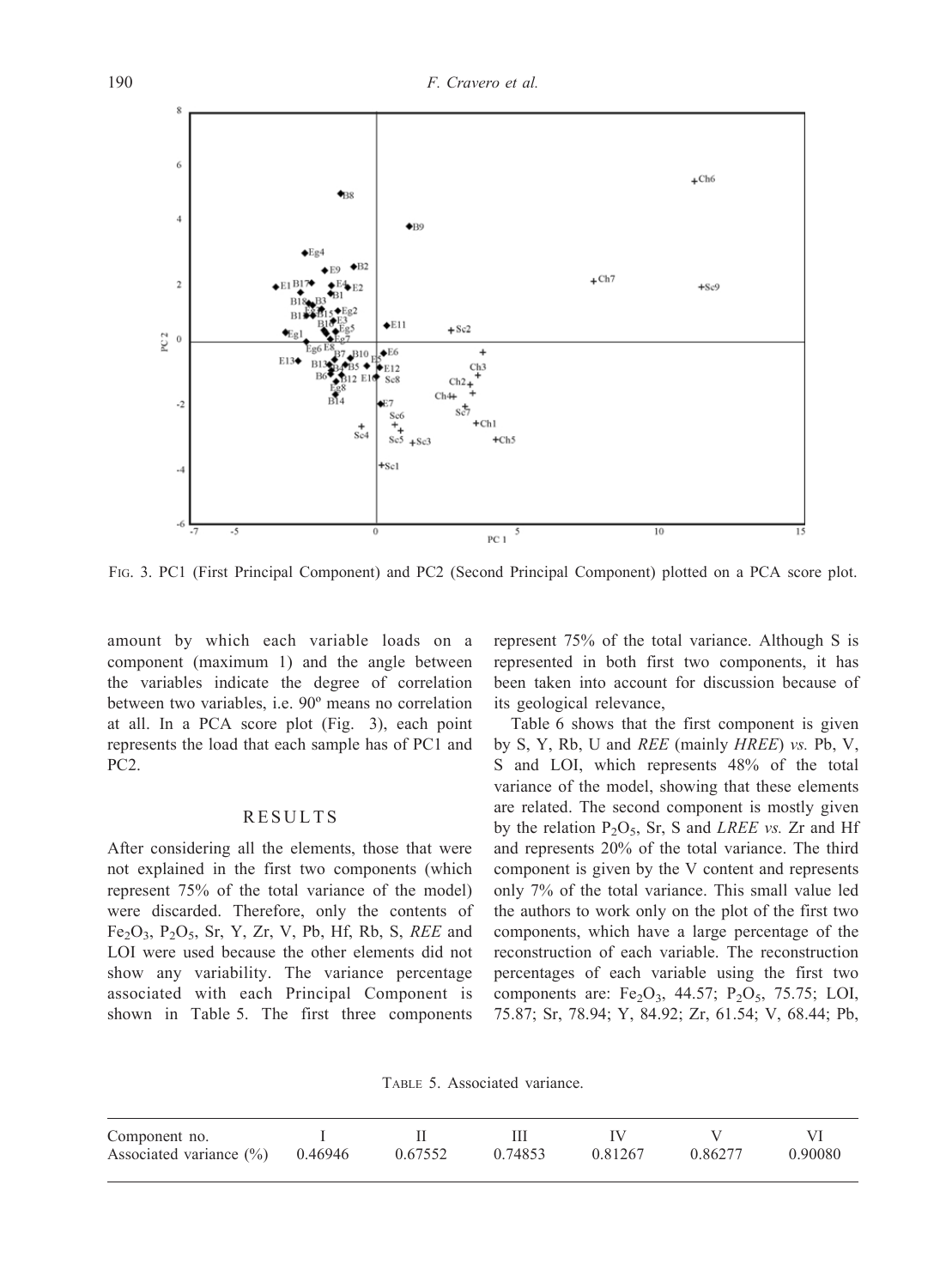TABLE 6. Correlation between variables and the first two components.

| Variable                       | Component 1 | Component 2 |
|--------------------------------|-------------|-------------|
|                                | (PC1)       | (PC2)       |
| Fe <sub>2</sub> O <sub>3</sub> | 0.52175     | $-0.4146$   |
| $P_2O_5$                       | $-0.43969$  | 0.70501     |
| LOI                            | $-0.41634$  | 0.41995     |
| Sr                             | $-0.54209$  | 0.64081     |
| Y                              | 0.89916     | 0.11383     |
| Zr                             | 0.48109     | $-0.66005$  |
| V                              | $-0.38404$  | 0.36618     |
| Pb                             | $-0.38162$  | 0.48881     |
| S                              | $-0.56588$  | 0.62711     |
| Hf                             | 0.57246     | $-0.61863$  |
| Rb                             | 0.68776     | $-0.11654$  |
| Ta                             | 0.55466     | $-0.25442$  |
| U                              | 0.69106     | $-0.03697$  |
| La                             | 0.73491     | 0.58200     |
| Ce                             | 0.79078     | 0.53670     |
| Nd                             | 0.78945     | 0.52321     |
| Sm                             | 0.83440     | 0.47802     |
| Eu                             | 0.83193     | 0.44835     |
| Tb                             | 0.92888     | 0.27155     |
| Yb                             | 0.92042     | $-0.04125$  |
| Lu                             | 0.91151     | $-0.06522$  |
|                                |             |             |

61.59; S, 72.30; Hf, 66.57; Rb, 49.12; Ta, 63.36; U, 53.44; La, 89.02; Ce, 91.31; Nd, 90.63; Sm, 92.90; Tb, 88.83; Eu, 93.96; Yb, 86.87 and Lu, 84.92.

Figure 2 shows the correlations between the variables and the load that each variable has of the components. Figure 3 shows the scores for each sample where component 1 has been defined by the equation:  $Y1 = 0.53847Fe<sub>2</sub>O<sub>3</sub> - 0.49379P<sub>2</sub>O<sub>5</sub> 0.43854LOI - 0.58991Sr + 0.89141Y + 0.50830Zr$  $-0.39873V - 0.42028Pb - 0.56588S + 0.59761Hf$  $+ 0.69089Rb + 0.56032Ta + 0.68598U + 0.69995La$  $+$  0.75799Ce + 0.75993Nd + 0.80784Sm + 0.80875Eu + 0.91275Yb + 0.91107Lu (Table 5). Therefore, positive values for PC1 (component 1) correspond to the greatest contents of Y, Rb, U and REE (mostly HREE), and are consistent with the Chubut River Valley and Santa Cruz kaolin deposits (supergene deposits). Samples with negative values of PC1 have greater contents of Pb, V, S and Sr, and correspond to the Blanquita, Equivocada and Estrella Gaucha deposits (hypogene deposits).

The variables of the second component (PC2) do not correlate with those of the first component and show that  $P_2O_5$ , S and *LREE* are enriched in the

hypogene deposits, and Zr in the supergene deposits.

#### DISCUSSION

The statistical analysis discriminates between two groups of kaolin deposits in Patagonia: Those with positive values of the first Principal Component (Chubut River Valley and Santa Cruz deposits) and those with negative values in the first Principal Component, (Rio Negro deposits and Estrella Gaucha).

Oxygen and deuterium isotopic compositions (Fig. 4), determined in whole-rock samples, clearly show that the Chubut River Valley and Santa Cruz deposits were formed in a supergene environment under the influence of meteoric waters, and that the Río Negro Province and Estrella Gaucha deposits were formed in a hypogene environment by hydrothermal processes. Consequently, the discrimination made by the Principal Components is in agreement with the hypogene and supergene origin of the deposits.

In the hypogene deposits, S, Sr, Pb, V,  $P_2O_5$ , and *LREE* are more abundant, whereas  $Fe<sub>2</sub>O<sub>3</sub>$ , Y, Rb, U, Zr and HREE predominate in the supergene (weathered) deposits. Although S is represented in the two first components, the load is in the first component, where it represents almost 50% of the total variance. Moreover, S in both components is associated with the hypogene deposits.

To understand these results, it is important to consider that the samples are altered and the degree of alteration is not the same in all of them. The main alteration products in all the samples are clay minerals of the kaolin group. The approach adopted is to consider that the greater the LOI, the greater the resulting alteration degree. Figure 5 shows the relation between LOI and the elements found in this work as characteristics of each type of deposit. Moreover,  $La_N/Yb_N$  are considered instead of the elements alone, so in this case, only the LREE/ HREE relation is considered and not the individual amount itself, which can be very variable and could lead to misinterpretation.

The concentrations of S, Pb and Sr, present only in the hypogene deposits, vary with the degree of alteration, indicating that these elements are mainly concentrated in the clay minerals. Zr does not show a clear behaviour; in the hypogene deposits it appears to be mobile during alteration, whereas under weathering conditions no clear relationship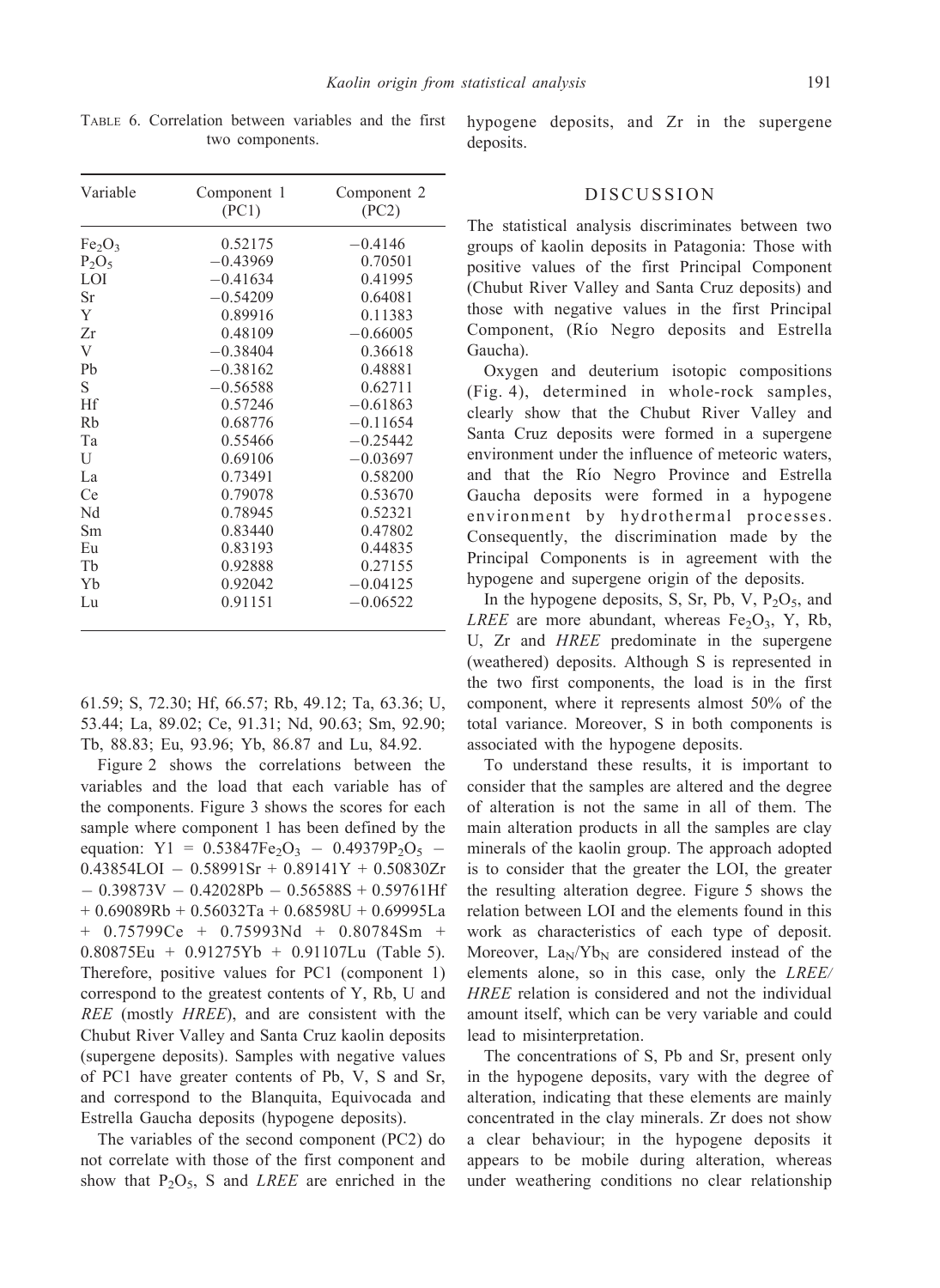

FIG. 4. Oxygen and deuterium isotope data for the Patagonia kaolin deposits.

can be established. The V and U contents increase in both types of deposits with the degree of alteration; hence they can be considered to be immobile in both environments.  $P_2O_5$  and S are only present in hypogene deposits and their contents increase with the alteration degree. Y shows no relation with the degree of alteration.

When the  $\text{La}_{\text{N}}/\text{Yb}_{\text{N}}$  relation is plotted against LOI, those samples from supergene deposits show little variation with the degree of alteration, in contrast to those from hypogene alteration where this relation increases as the alteration progresses. From these data, it is considered that there is fractionation of REE during hydrothermal alteration, resulting in a depletion of HREE. No clear trend is found under weathering conditions. The greater content of HREE in the first Principal Component and its relation with the supergene deposits is more easily explained by considering that these elements are fractionated during alteration in the hydrothermal deposits and remain unchanged during weathering, thereby giving greater values in the supergene deposits, where no fractionation has occurred. Figure 6, where the most altered samples of each type of deposits are plotted, clearly shows this trend.

Regarding the mobility of elements during hydrothermal alteration, other authors have found different behaviours. In rhyolitic rocks from Yellowstone drill cores, Ti, Al, Fe, Sc, Co, Y, Zr, REE, Hf, Ta and Th remained relatively immobile (Sturchio et al., 1986). During the hydrothermal alteration of rhyolitic rocks of the Los Azufres

geothermal field, Mexico (Pandarinath et al., 2008), REE concentrations were not significantly different between fresh and altered rocks. The immobile role of REE during hydrothermal processes in rhyolitic rocks has been reported by De Groot & Baker (1992). Nevertheless, in the advanced argillic alteration zone of Rangan area (Central Iran), composed mainly of alunite-jarosite and pyrophylite, LREE are relatively immobile in the rocks of this zone and depleted in MREE and HREE (Parsapoor et al., 2009). These authors considered that this behaviour may be due to the entry of these elements into the lattice of alunite-jarosite. LREE can in fact substitute for K in the large-radius cations (A) of the alunite-jarosite formula. Alunite is a common component of the hypogene deposits studied here; the Blanquita deposit showed the greatest alunite content (Table 1) and these samples are also plotted in Fig. 6.

Nesbitt (1979) showed that whilst the REE are mobilized during weathering, they are precipitated at the site of weathering. Gouveia et al. (1993) found that during supergene processes HREE contents decrease, especially in the middle and top of the weathering profile developed on granitic rocks, whereas van der Weijden & van der Weijden (1995) observed no systematic trends in REE behaviour during the weathering of granitoids in central Portugal. Condie et al. (1995) reported that Rb, Zr, Sc, Cr, Co, Hf, Nb, Ta, Y, Th, U and REE are concentrated in the upper parts of a weathering profile developed on a granodiorite. Galán et al. (2007) found that variable amounts of Si, Na, Ca,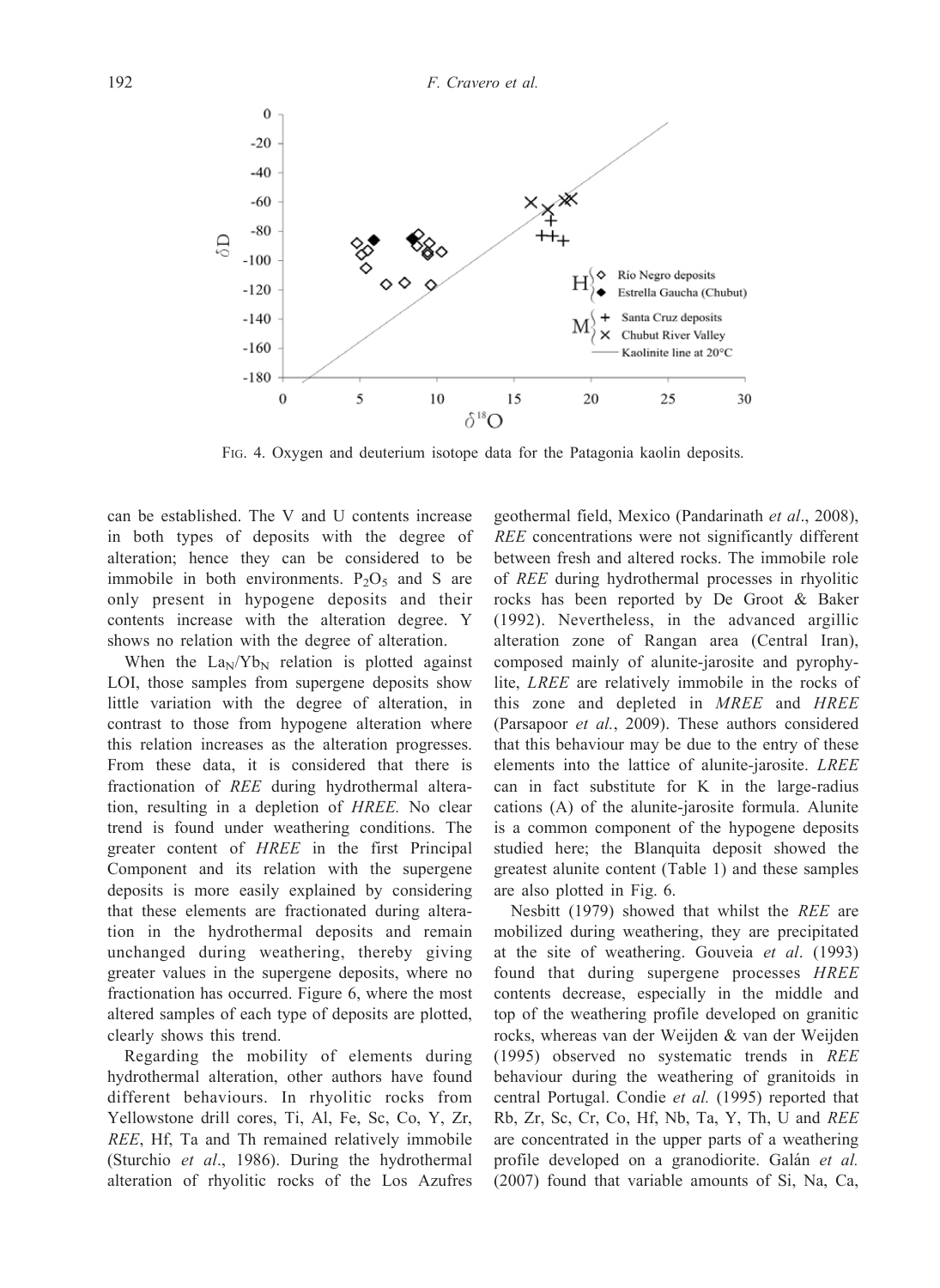

FIG. 5. Relation between LOI (as a degree of alteration) and different elements.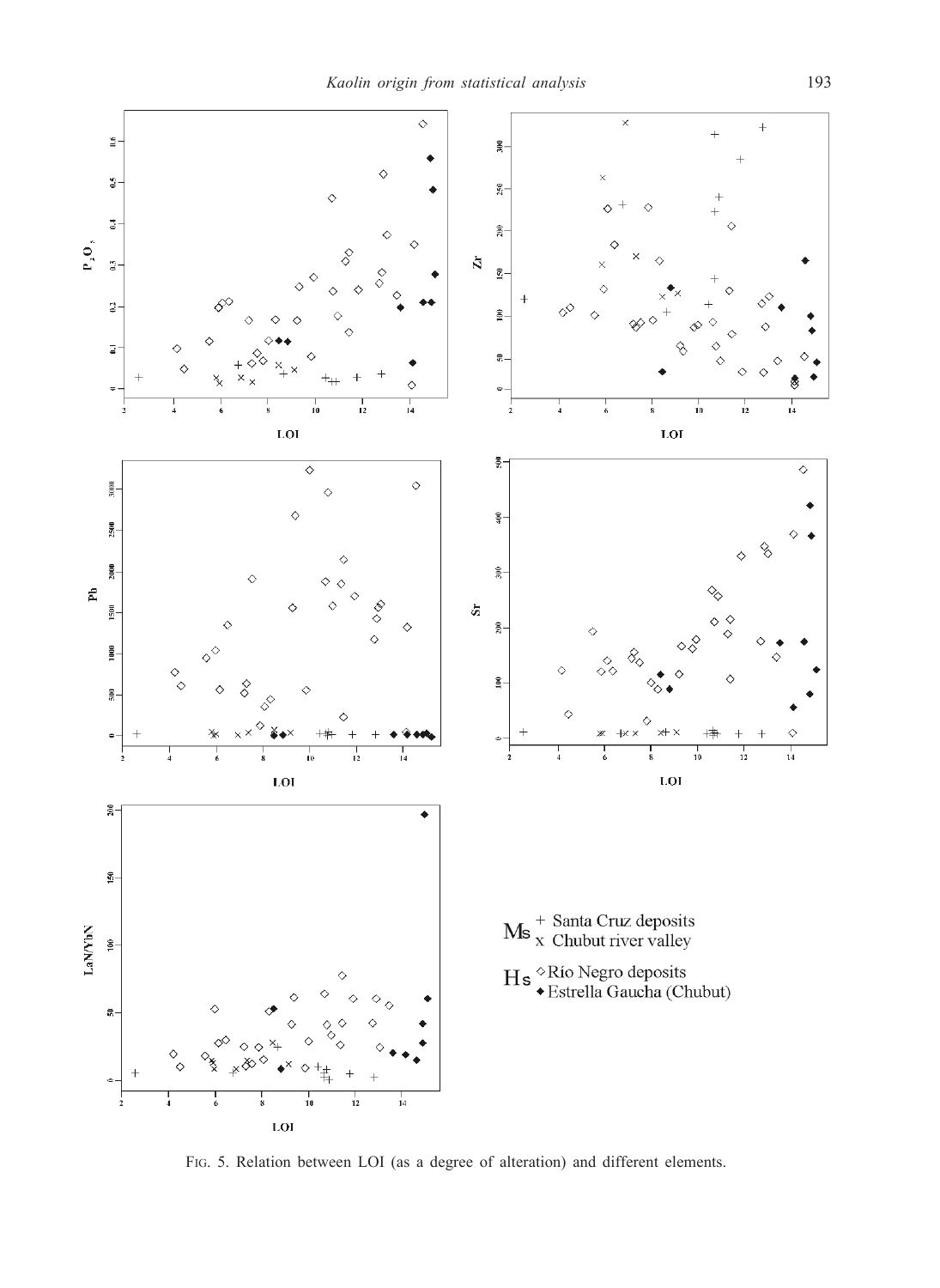

FIG. 6. REE/chondrite for the Blanquita (hypogene) and Santa Cruz (supergene) deposits.

K, Rb, Cs, Ba, U and P were lost from the weathering profiles of granitic rocks in Spain, whereas Al, Fe, Ti, Zr, Th, Hf and REE were concentrated in the residual kaolin.

In this study the samples have been taken as representative of the whole altered area, so the element contents do not come from a specific part of the weathering profile; therefore it can be considered that the conservative behaviour of the REE elements arises from the fact that they have remained at the weathering site, although some fractionation could have occurred within the profile. Another characteristic of the REE that supports a supergene origin is the presence of a Ce anomaly, produced when  $Ce^{3+}$  is oxidized to  $Ce^{4+}$  (Fig. 6)

Dill *et al.*(1997) used the relationships between SO<sub>3</sub> vs. P<sub>2</sub>O<sub>3</sub>, Zr vs. TiO<sub>2</sub>, Ti + Fe vs. Cr + Nb, and  $Ba + Sr$  vs.  $Ce + Y + La$  to discriminate between kaolin deposits of different origins in Peru. They found that S, Ba and Sr are enriched during hydrothermal alteration, whereas Cr, Nb, Ti and lanthanide elements are concentrated mainly during weathering.

When the data found here are plotted in the graphical style of Dill et al. (1997, 2000), some of the relationships are not as clear as in their work (Fig. 7), except for  $SO_3$  *vs.*  $P_2O_3$ . Their supergene deposits are characterized by much greater contents of  $Ce + Y + La$  than those formed under hypogene conditions, whereas in Patagonia, these values are dispersed. In Peru, supergene kaolins are character-

ized by large values of both  $TiO<sub>2</sub>$  and Zr, whereas in Patagonia only Zr shows the same behaviour. Cr + Nb also show the opposite trend, while in Peru the greatest contents are related to a supergene origin; in Patagonia they are associated with hydrothermal deposits. In both areas, the same behaviour is found for S,  $P_2O_5$ , Ba and Sr, with the greater values being found in the deposits formed in the hypogene environment.

The greater amounts of S and V in the hypogene deposits are explained by the presence of minerals such as alunite (sulphate) and mottramite (vanadate).

#### CONCLUSIONS

(1) The Principal Components method has discriminated between two types of kaolin deposits in Patagonia, Argentina, that have been regarded as hypogene and supergene in origin.

(2) The supergene deposits of Patagonia are characterized by greater contents of  $Fe<sub>2</sub>O<sub>3</sub>$ , Y, Zr, Rb, U and REE. The REE have not undergone any fractionation during the weathering process.

(3) The hypogene deposits are characterized by greater contents of Sr, Pb, V, S and  $P_2O_5$ , all of them, apart from V, increasing as alteration proceeds. REE, probably forming part of the alunite structure, are fractionated during alteration.

(4) From all the elements that the statistical method discriminates as being more abundant in each type of deposit, the relationship  $SO_3$  vs.  $P_2O_3$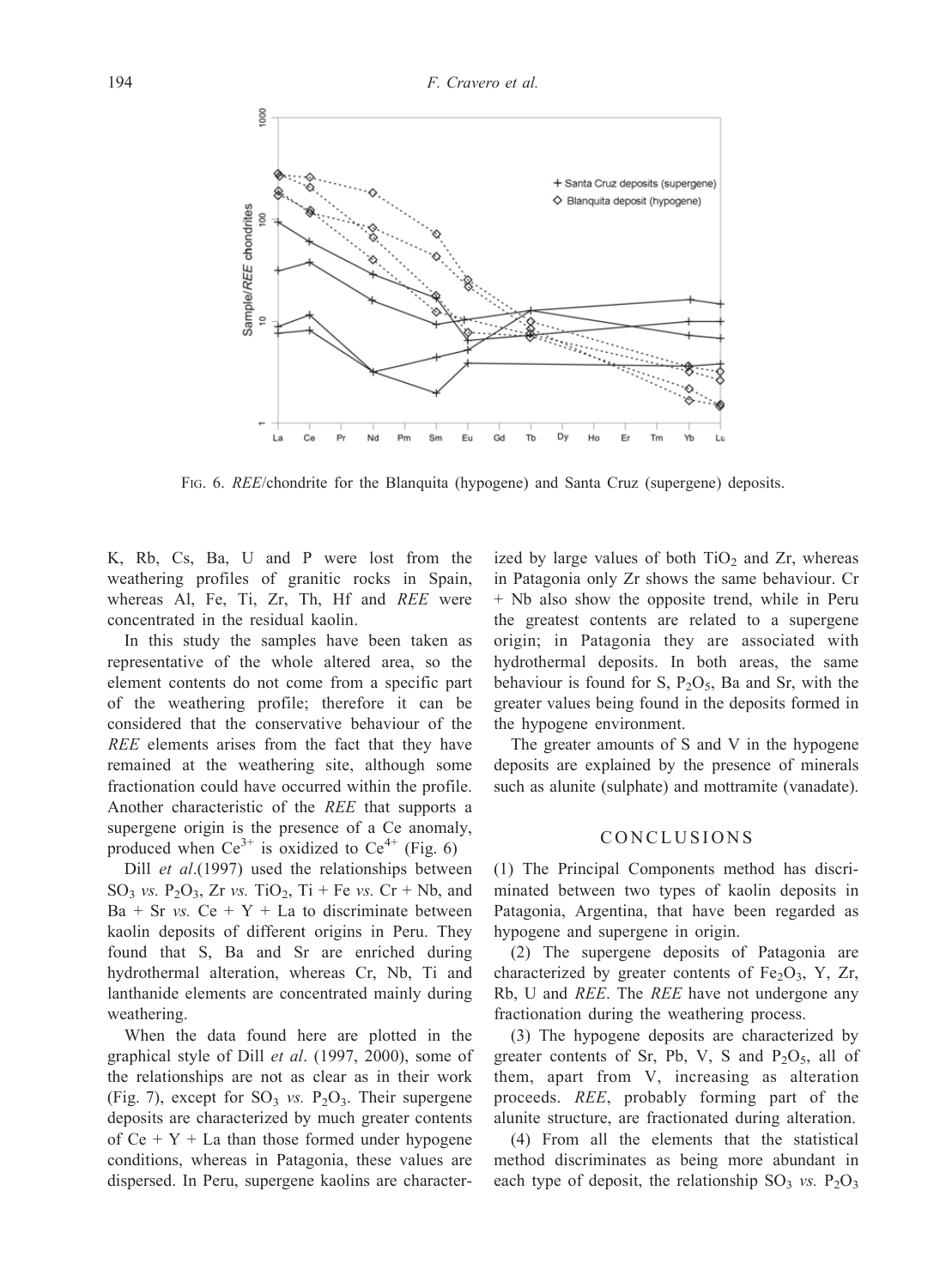

FIG. 7. Data plotted after Dill et al. (2000) graphics, where fields were defined for hypogene, supergene and mixed type kaolin deposits in Peru.

as established by Dill et al. (1997, 2000) and REE behaviour seem to be the most representative.

(5) When substantial chemical data but no isotopic data are available, this method is suitable for a first approach to discriminating different populations. Subsequently, the data found need to be analysed in geological terms.

#### ACKNOWLEDGMENTS

The authors thank the Department of  $Geology - UNS$ , Comisión de Investigaciones Científicas, CONICET, and Mr Rodolfo Salomón for their helpful support during the research. They are indebted to Dr Maria Cristina Gómez for her critical review; also to the reviewers, especially Dr H. Dill, for constructive comments.

#### **REFERENCES**

Condie K.C., Dengate J. & Cullers R.J. (1995) Behavior of rare earth elements in a paleoweathering profile on granodiorite in the Front Range, USA. Geochimica et Cosmochimica Acta, 59, 279-294.

Cravero M.F., Domínguez E. & Murray H.H. (1991)

Valores  $\delta O^{18}$  y  $\delta D$  n caolinitas, indicadores de un clima templado moderado durante el Jurásico Superior-Cretácico Inferior de la Patagonia, Argentina. Revista Asociación Geológica Argentina,  $46, 20-25$ .

- Cravero F., Domínguez E. & Iglesias C. (2001) Genesis and applications of the Cerro Rubio kaolin deposit, Patagonia (Argentina). Applied Clay Science, 18,  $157 - 172.$
- De Groot P. & Baker J.H. (1992) High element mobility in  $1.9-1.86$  Ga hydrothermal alteration zones, Bergslagen, central Sweden: relationships with exhalative Fe-ore mineralizations. Precambrian  $Research, 54, 109-130.$
- Dill H., Bosse R., Henning H. & Fricke A. (1997) Mineralogical and chemical variations in hypogene and supergene kaolin deposits in a mobile fold belt the Central Andes of northwestern Peru. Mineralium Deposita, 32, 149-163
- Dill H.G., Bosse H.R. & Kassbohm J. (2000) Mineralogical and chemical studies of volcanicrelated argillaceous industrial minerals of the Central American Cordillera (western El Salvador). Economic Geology,  $95, 517-538$ .
- Domínguez E. & Murray H.H. (1995) Genesis of the Chubut river valley kaolin deposits, and their industrial applications. Pp. 129-134 in: